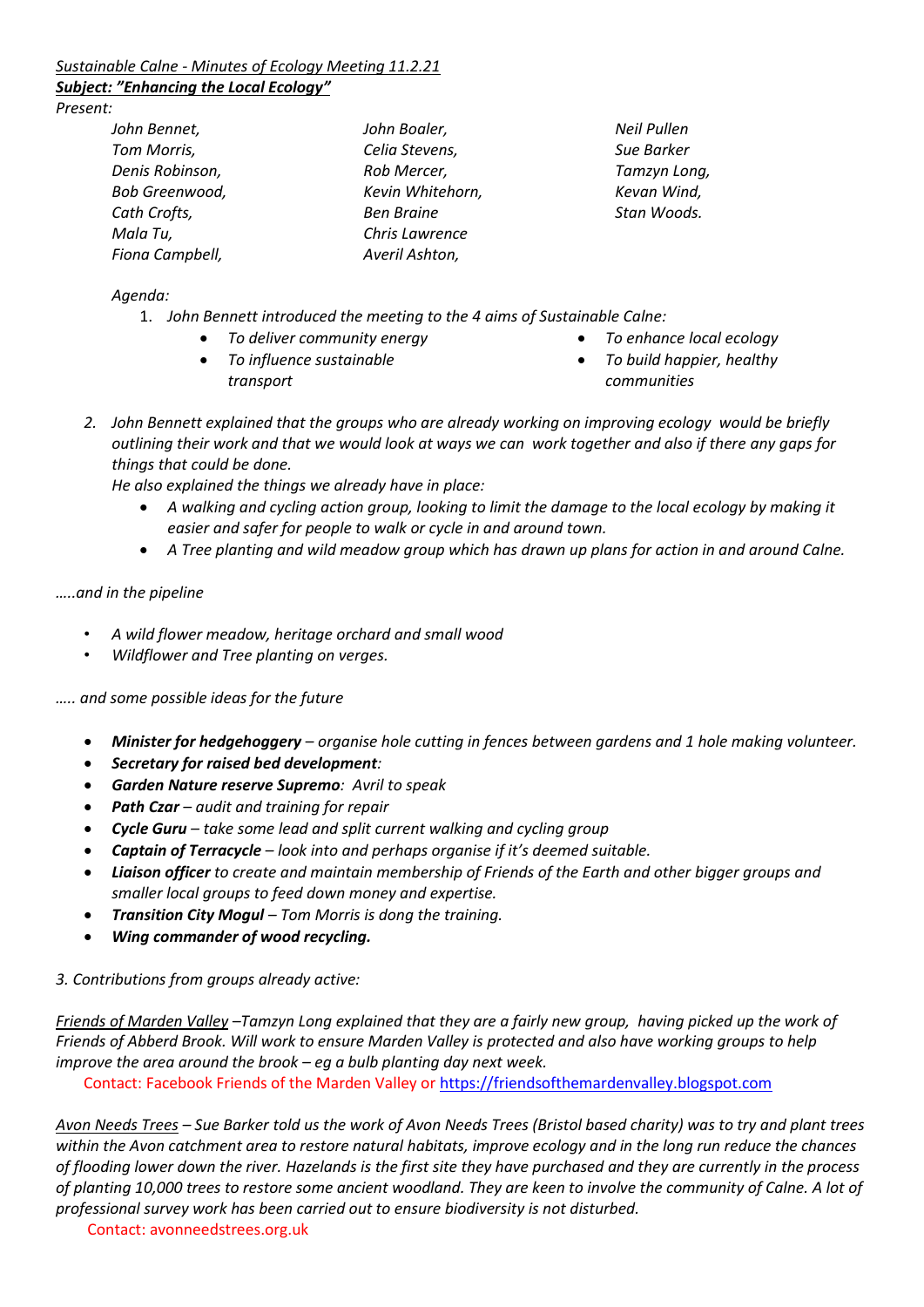*Calne Clean Up Crew – Cath Crofts explained that the group primarily worked as a litter picking group but also undertook other projects such as tidying up small garden areas – basically to improve the look of Calne. At this time of year they often do big litter picks to clear the main roads coming into the town of rubbish hidden in ditches and hedges. Recently a couple of A frames with bags and pickers have been put out to encourage people to do a quick litter pick around the town.*

Contact: facebook Calne Clean Up Crew or email: [calnecleanupcrew@hotmail.com](mailto:calnecleanupcrew@hotmail.com)

### *Beversbrook Sports Centre- Kevin Whitehorn & Chris Lawrence - Calne Town Council staff members*

*Kevin explained that a lot of work had gone into making the centre more sustainable, environmentally friendly and with a low carbon footprint. This is what Calne Town Council have achieved:* 

- *1. They wash all vehicles with recycled rain water*
- *2. None of the rubbish enters landfill*
- *3. The Community Hall is heated by air source heat PUMP*
- *4. Movement sensitive lighting means no energy wasted when rooms are not in use*
- *5. Our Coffee cups are 100% compostable*
- *6. We collect rain water in a pond to irrigate the football pitches and water plants during the summer*
- *7. 100 trees were planted on site in 2015 with plans to plant many more*
- *8. Grass cuttings are composted on site to use on the football pitches*
- *9. A rolling programme to replace all the facility Lights to LCDs*

*Working with the new Sustainability officer there are also plans to consider having a community orchard and doing some hedge-laying to encourage wildlife. They are investigating solar panels and also having some charging points for electric vehicles*

#### Contact: [k.whitehorn@calne.gov.uk](mailto:k.whitehorn@calne.gov.uk)

### *Calne Town Council and Calne in Bloom – Rob Mercer and Ben Braine Calne Town Council staff members*

*They added to Kevin's contribution as they are working together on many areas – for example to improve composting of green waste from around the town. They are looking for spaces to have other wildflower areas and a 'wormery' to produce fertilizer.* 

*The council are looking at electric machinery but currently the battery life wouldn't allow enough work to be done in a day. Electric vehicles for other uses are also being investigated.* 

*These plans were met with a positive response from the meeting and it was felt the Council should be publicising these measures for a more sustainable way of working. It could also encourage others when seeing their local council following these steps.* 

Contact: [r.mercer@calne.gov.uk](mailto:r.mercer@calne.gov.uk)

#### *Castlefields Canal and River Park(CARP) – Denis Robinson*

*Denis explained the background to the formation of CARP:*

*1990s Castlefields Park was under maintained by NWDC.*

*1999 CTC prepared to takeover ownership if improvements made first.*

*2001 CARP established as a registered charity. Their aim is to preserve,protect, develop and improve the environment of the River Marden Valley and surrounding area. They also work to provide amenities and facilities for recreation and leisure activities for the benefit of the town. They have monthly volunteer working parties to help maintain the area, although some maintenance is also carried out by Calne Town Council. They have used pallets to make a large "bug palace", have planted a wildflower area and with the Rotary Club planted lots of spring bulbs. They hold fundraising and other events such as the annual Easter Egg trail. They have worked with St Mary's School and Kingsbury Green and other groups on a variety of projects. They also have several art installations which reflect the ecology of the area.* 

*Future plans include:* 

*Work with Bristol and Avon Rivers Trust to improve the river in the town centre*

*Work with CTC to complete phase 2 of the wall rebuild.*

*Work with Wiltshire Council & landowners on Rights of Way downstream to Black Dog*